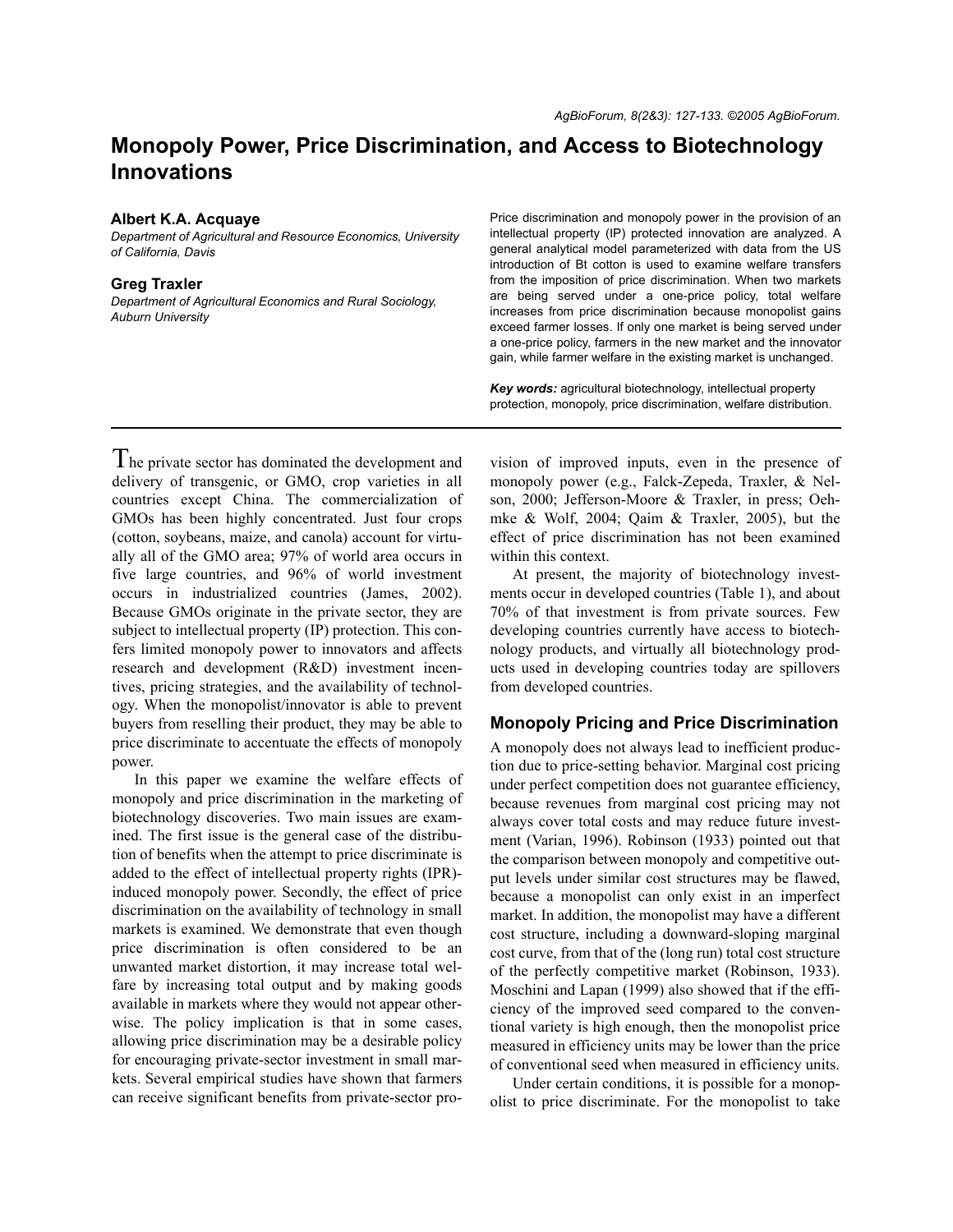|                   |  | Table 1. Estimates of global R&D expenditures on crop bio- |  |
|-------------------|--|------------------------------------------------------------|--|
| technology, 2001. |  |                                                            |  |

| <b>Funding source</b>      |               | <b>Expenditures</b><br>(\$ million) |
|----------------------------|---------------|-------------------------------------|
| Industrial countries       | Private (70%) | 3,100                               |
| (96%)                      | Public (30%)  | 1,120                               |
|                            | Total         | 4,220                               |
| Developing countries China |               | 115                                 |
| (4%)                       | India         | 25                                  |
|                            | <b>Brazil</b> | 15                                  |
|                            | <b>Others</b> | 25                                  |
|                            | Total         | 180                                 |
| <b>World total</b>         |               | 4,400                               |

*Note. Data from James (2002).*

advantage of the different valuation of the output by consumers, arbitrage opportunities must be absent, and the market must be segmented.

The output level and welfare impact of adding price discrimination to monopoly power has received a significant amount of attention dating back to Pigou (1920) and Robinson (1933) with substantial recent contributions from Varian (1985, 1996), Schmalensee (1981), and others. Few general conclusions can be drawn from the literature, but the change in output and welfare induced through price discrimination can be analytically determined for any given case. Robinson showed that differences in "concavities" of the marginal revenue curves of the separate markets is necessary for price discrimination to lead to an increase in total output. She went on to say that whenever total output produced under discrimination is higher than under simple monopoly, society is better off, and in situations where total output under discrimination and simple monopoly are the same, society may be better off depending on the tradeoff between welfare of the "weak" (more elastic) markets compared to the "strong" (less elastic) markets. A number of studies, including Schmalensee (1981), Varian (1985), Shih, Mai, and Liu (1988), and Layson (1988) have attempted to refine these claims.

A review of these studies indicates that whether discrimination leads to an increase or decrease in social welfare is an empirical question. Knowledge of the shape of the demand and marginal revenue curves and the magnitude of the demand elasticities (and to some extent, the shape of the marginal cost curve) help to determine the sign and magnitude of the change in welfare. However, it is unequivocal that with price discrimination, total output and welfare will increase if small (niche) markets that would otherwise be priced out of the market for the technology enter the market at the lower discriminated price (Varian, 1996).

Three types of price discrimination are discussed in the literature. We assume third-degree price discrimination in the market for cotton seed. Here, buyers may be grouped into a number of separate segments. Each segment pays a different price for the same output. The more elastic group pays a lower price than the less elastic markets. With regard to the welfare implications of third-degree price discrimination, the seller captures more of the benefits and possibly less deadweight loss than a nondiscriminating monopolist. In addition, there is a redistribution of benefits among buyers—from the less elastic to the more elastic markets.

## **Price Discrimination in the Seed Market**

The sunk or fixed costs of developing an innovation such as herbicide tolerance are often large. However, once developed, the marginal cost of producing additional improved seed is very small. The laws and enforcement of intellectual property rights (IPR) have provided innovating firms with some monopoly power in the market for seeds (Falck-Zepeda et al., 2000), allowing the innovating firms to set a price higher than marginal cost. This provides a powerful incentive for private-sector innovation, for without monopoly power innovators may not be able to cover their total costs, thus restricting the range of technologies available to farmers. In the section that follows we present a model that compares the welfare consequences of price discrimination versus a one-price policy for an IP protected innovation suitable for two separated markets. The implication is that if the ability to price discriminate is restricted through natural arbitrage or commercial policy, total welfare may be less.

Bt cotton presents a case of potential price discrimination. Monsanto has been essentially a monopoly supplier of Bt cotton because it owns the patents to the key genetic events—even though a number of seed companies sell a number of different varieties of Bt cotton,

*Acquaye & Traxler — Monopoly Power, Price Discrimination, and Access to Biotechnology Innovations*

*<sup>1.</sup> We model third-degree price discrimination, which may occur when markets are characterized by different demand schedules and when few arbitrage opportunities exist. To some extent, this form of price discrimination is curently employed by innovators who charge lower prices in some (small and more elastic) foreign markets than in (large and less elastic) domestic markets. First- and second-degree price discrimination, characterized by charging a different price for each unit and by charging different prices depending on the quantity purchased, are not likely to occur in the cotton seed market.*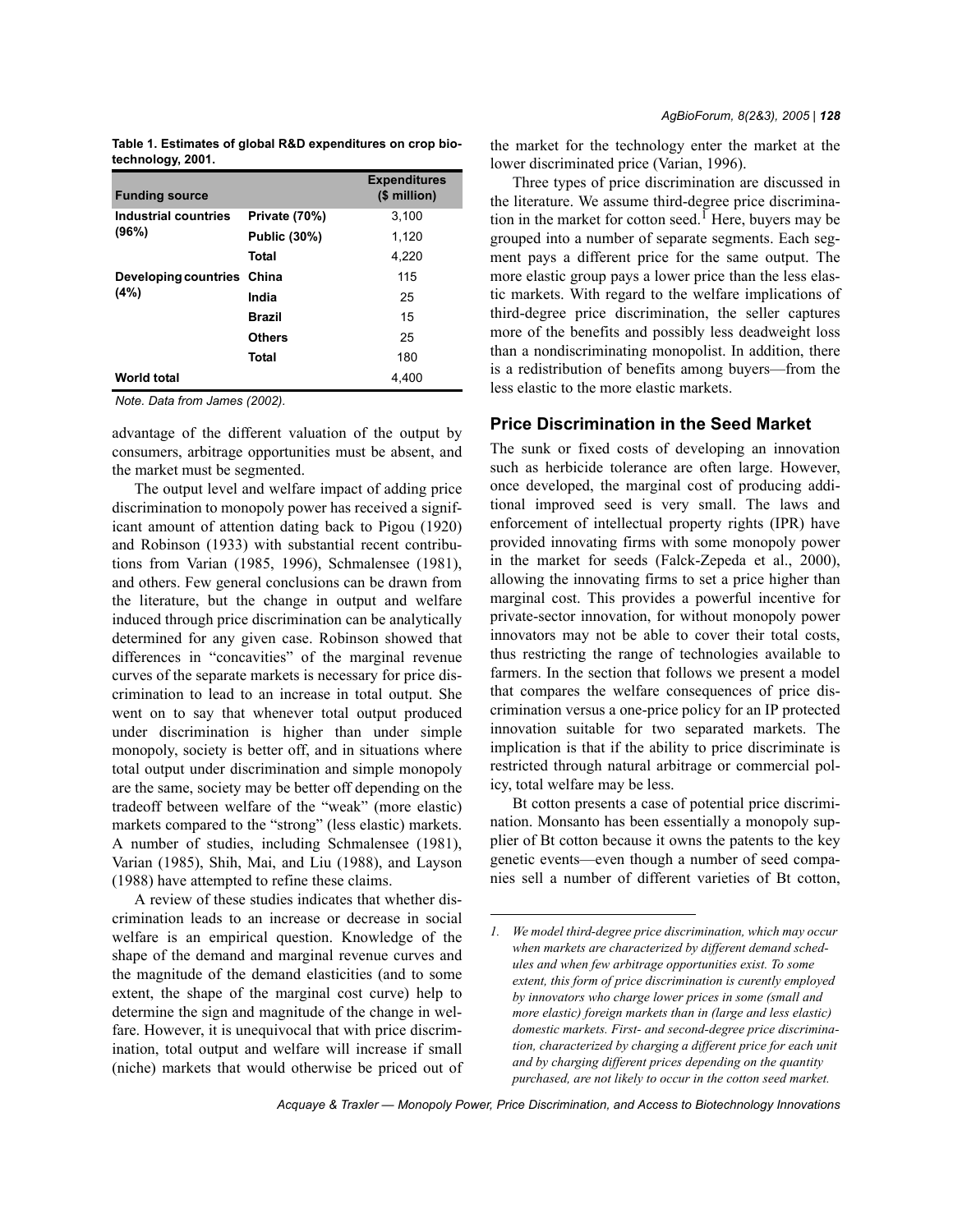they all rely on the same genetic event. (In 2003, Dow and Syngenta each successfully petitioned for deregulation of a genetically modified Bt cotton variety, which may erode Monsanto's monopoly position.) The potential for a monopolist to price discriminate in Bt cotton exists for two reasons. First, upland cotton varieties tend to react to small agro-climatic variations, restricting possibilities for spatial arbitrage. This allows a certain amount of price discrimination by geographic area. Second, Monsanto (or other companies) could require the farmer to sign a technology contract with a "no resale" clause in it, effectively segmenting the market.

### **The Model**

Assume that the price-discriminating monopolist faces two or more demand schedules that describe the monopolist's markets:  $Q_1 = Q_1(P)$  and  $Q_2 = Q_2(P)$ . With price (*P*), total demand faced by the monopolist is then

$$
Q_{\rm T} = Q_1(P) + Q_2(P). \tag{1}
$$

The nondiscriminating monopolist maximizes profit such that

$$
MR_T = P\Big(1 + \frac{1}{\eta_T}\Big) = c'(Q_T) = MC(Q_T), \tag{2}
$$

where  $MR<sub>T</sub>$  is the marginal revenue of total demand,  $MC(Q_T)$  is the marginal cost of production, and  $\eta_T =$  $\partial Q_T P$  /  $\partial P Q_T$  is the elasticity of total demand. The profit-maximizing total quantity produced by the nondiscriminating monopolist is

$$
Q_T(P) = Q_T \left( \frac{\eta_T c'(Q_T)}{\eta_T + 1} \right)
$$
  
=  $Q_1 \left( \frac{\eta_T c'(Q_T)}{\eta_T + 1} \right) + Q_2 \left( \frac{\eta_T c'(Q_T)}{\eta_T + 1} \right).$  (3)

The price-discriminating monopolist maximizes profits when  $MR_1 = MR_2 = MR_T = MC(Q_T) = c'(Q_T)$ , so for market *i*,

$$
MR_i = P_i \left( 1 + \frac{1}{\eta_i} \right) = c'(Q_T) = MC(Q_T)
$$
 (4)

where  $\eta_i = \partial Q_i P_i / \partial P_i Q_i$  is the elasticity of market *i* demand. Thus, the profit-maximizing total quantity produced by the discriminating monopolist is

*AgBioForum, 8(2&3), 2005 | 129*

$$
Q_{DT}(P) = Q_1 \left( \frac{\eta_1 c'(Q_T)}{\eta_1 + 1} \right) + Q_2 \left( \frac{\eta_2 c'(Q_T)}{\eta_2 + 1} \right). \tag{5}
$$

As shown by Robinson (1933), Schmalensee (1981), and Varian (1985), there is an increase in welfare from a simple monopoly to a price-discriminating monopoly only if total quantity produced increases. Welfare change is the sum of monopoly profit and consumer surplus changes.2 Consumer surplus changes are the change in the area beneath the respective demand curves as a result of the price changes, and monopoly profit is the product of the difference between the technology fee and average cost (or marginal cost, because we model constant marginal cost) and the quantity of seed demanded by the market.

#### *Welfare Calculations*

To calculate the distribution of benefits from price discrimination we follow the general procedures outlined in Alston, Norton, and Pardey (1996). Farmer benefits from discrimination are the change in consumer surplus—the area beneath the respective input demand curves and above the market price. Benefits to the innovator are taken to be the change in monopoly profit the area above the marginal cost curve and the below the price in each market.

If the output market is competitive, the change in consumer surplus measured in the input market is equal to the change in total surplus in the output market (Jacobsen 1979; Schmalensee, 1976). For this study, we assume that farmers sell their output in a competitive market, so total welfare change from the introduction of the improved technology is the sum of the change in monopoly profit in the intermediate (seed) market and the change in consumer surplus in the input market (Moschini & Lapan, 1997). Also, Just and Hueth (1979) showed that when demand curves are estimated econometrically without including prices in other linked markets, the demand obtained is equivalent to a general equilibrium demand curve, and thus the welfare areas calculated in the seed market comprise the total welfare change within the system.

#### **Data**

We use data from Hubbell, Marra, and Carlson (2000) empirically to examine the case of potential price dis-

*<sup>2.</sup> Benefits to cotton producers are referred to as consumer surplus, because we are dealing with the market for seed.*

*Acquaye & Traxler — Monopoly Power, Price Discrimination, and Access to Biotechnology Innovations*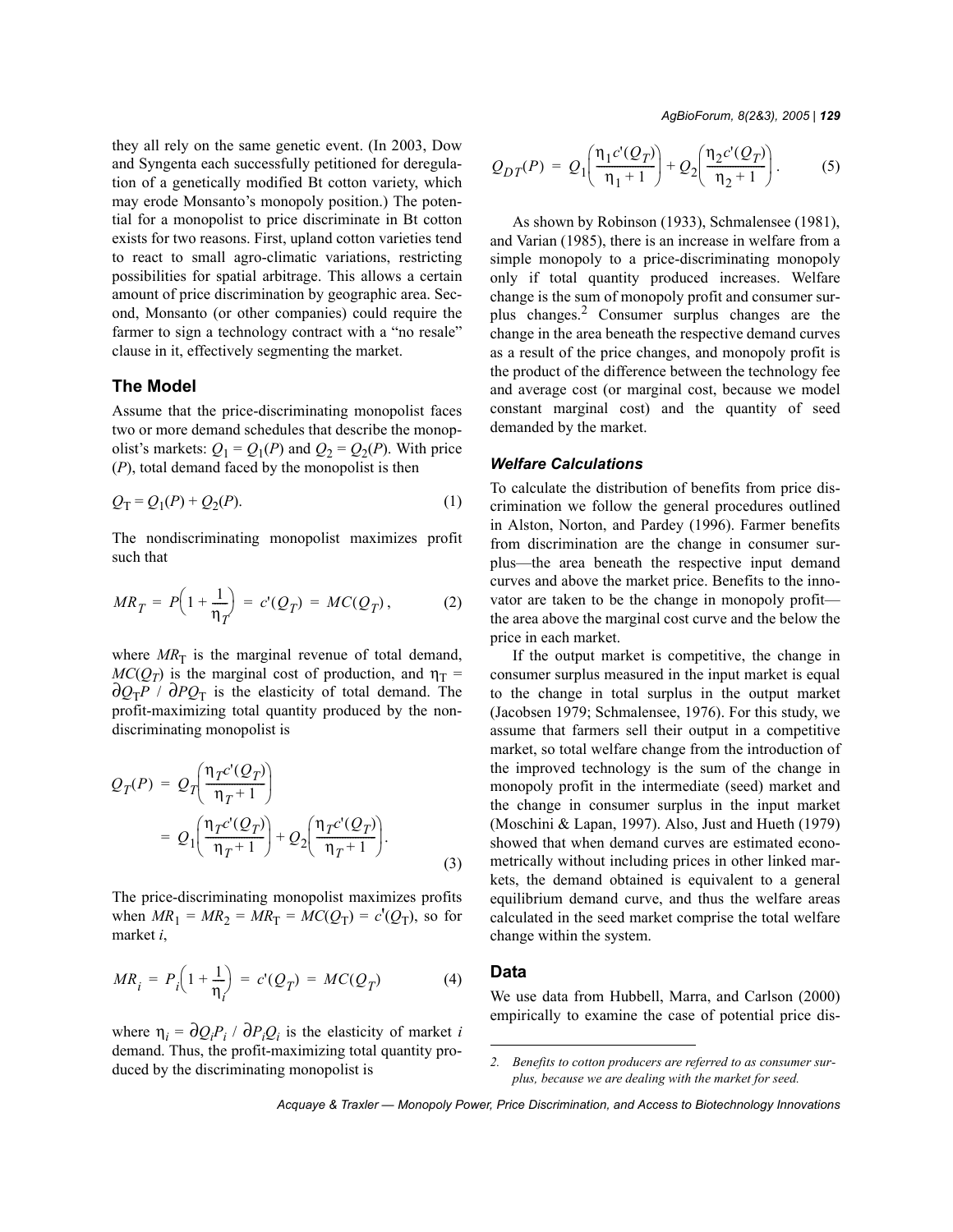crimination in Bt cotton. Hubbell et al. (2000) presented, using data for 1996, the Bt cotton demand of cotton growers in Alabama, Georgia, North Carolina, and South Carolina divided into two regions (Upper South and Lower South) with different levels of insect resistance to pesticides and therefore with two derived demand curves. The objective of their study was to simulate the costs of reducing conventional insecticide applications through subsidization of Bt cotton. The total Bt cotton seed demand for the region comprises the Upper South (North Carolina and South Carolina) with no resistance experience (US/NR) and the Lower South (Alabama and Georgia) with some resistance experience (LS/R). Demand for Bt cotton is less elastic when insects are resistant to chemical pesticides. Data for Hubbell et al. (2000) were obtained from a survey of cotton growers conducted in 1997. From Hubbell et al. (2000), Bt cotton demand was:

$$
BTACRES = \Pr(z(p))(BTPROP(v(p))(TOTCOT), \qquad (6)
$$

where *BTACRES* is the number of acres planted to Bt cotton,  $Pr(z(p))$  is the probability that a farmer adopts the Bt cotton technology at price *p*, *BTPROP* is the proportion of cotton land planted to Bt cotton once the decision is made to adopt, and *TOTCOT* is the total cotton area in the region. Further, the probability of adoption is calculated as  $Pr(z(p)) = 1 - \Phi(z(p))$ , where  $\Phi(z)$  is the standard normal cumulative density, and  $z(p) = x<sup>2</sup> \beta$  +  $\alpha(\Delta y - p)$  was estimated to obtain estimates of  $\beta$  and  $\alpha$ , the coefficients of the variables of farm and farmer attributes (**x**) and price, respectively. Farm and farmer attributes included in the **x** vector were total acres planted to cotton, share of income from cotton, percentage damaged bolls in 1995, operator's age, number of years of growing cotton, and dummy variables for insect resistance to conventional insecticides experienced in 1995, farm location, and college education by the operator.

The proportion of cotton land planted to Bt cotton was estimated as  $BTPROP(v(p)) = \mathbf{w}'\gamma_w + \gamma_p p + \gamma_\lambda \lambda$ , where **w** is the vector of farm and farmer attributes and  $\lambda(z(p))$  is the Mills ratio included as a variable, because *BTPROP* is only observed for those farmers who either adopted in 1996 or indicated their willingness to adopt at the hypothetical technology fee. Farm and farmer attributes included in the *BTPROP* equation were share of income from cotton, percentage damaged bolls in 1995, number of years growing cotton, and dummy variables for insect resistance to conventional insecticides experienced in 1995, farm location, and college education by the operator.

#### **Results and Discussion**

Using the demand curves for US/NR and LS/R from Hubbell et al. (2000), we determined the profit-maximizing discrimination prices and quantities for each region when the innovator (monopolist) is able to discriminate. The marginal cost of the innovator was estimated from the technology fee and the total demand elasticity (using Equation 2). The elasticity of total demand at a given price was estimated as

$$
\eta_T = \frac{Q_{\text{US/NR}} \eta_{\text{US/NR}} + Q_{\text{LS/R}} \eta_{\text{LS/R}}}{Q_T}.
$$
 (7)

Given the demand function in Equation 6, elasticity of demand in market  $i = US/NR$ , LS/R is

$$
\eta_{i} = p \times \left[ \left( \frac{\partial Pr(z_{i})}{\partial p} \right) \times BTPROP(v_{i}) + \left( \frac{\partial BTPROP(v_{i})}{\partial p} \right) \times Pr(z_{i}) \right] \times \frac{TOTCOT_{i}}{BTACRES_{i}}.
$$
\n(8)

At the observed market price in 1996 of \$32/acre, the elasticity of total demand was estimated as  $-2.1$ , which results in an implied marginal cost of \$16.88/acre.

We assume constant marginal cost and the same cost structure whether or not discrimination occurs.<sup>3</sup> By equating the individual marginal revenues to estimated marginal cost of total production, we obtained the profit-maximizing prices that the price-discriminating innovator can charge in each market. Figure 1 presents an initial situation under monopoly pricing (selling quantities *a* and *b* in the two markets), where total marginal revenue equals marginal cost, and shows the potential change from uniform pricing to price discrimination. Because US/NR is the more elastic market, the innovator charges a lower price (at point *c*) and sells more (from point *b* to point *f*) to farmers in that region

*Acquaye & Traxler — Monopoly Power, Price Discrimination, and Access to Biotechnology Innovations*

*<sup>3.</sup> This is assumed to simplify the analysis, but even if this were not true, the relevant marginal cost for determining the discriminating prices and quantities for the two regions is the marginal cost of total production. Thus, assuming constant marginal cost is not a limiting assumption. However, if the cost structure of the innovator changes if they are allowed or able to discriminate, then the shape/slope of the marginal cost would be significant.*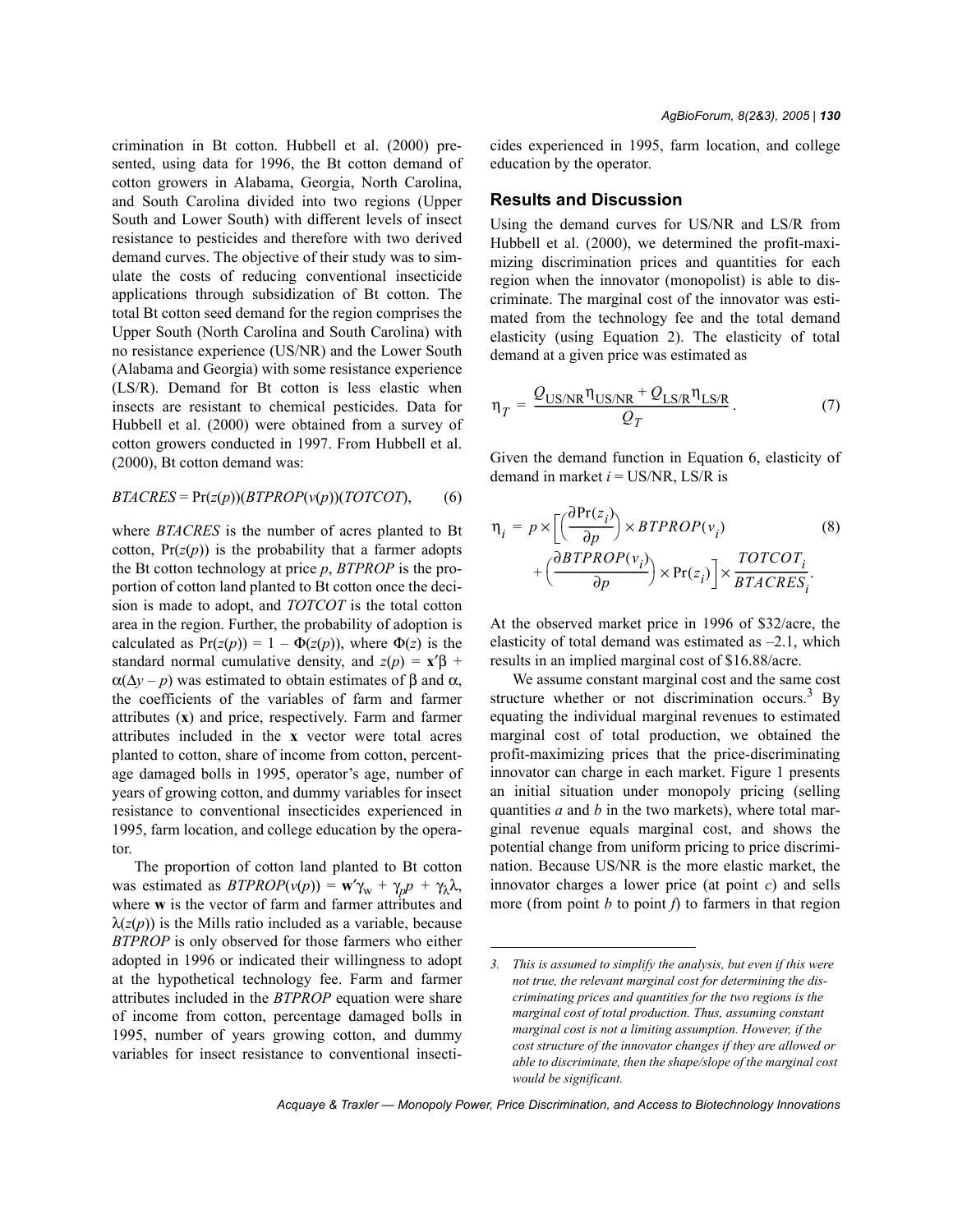

**Figure 1. Effects of price discrimination of Bt cotton seed in Southern United States.** *Note. Data from Hubbell et al. (2000) and authors' computations.*

and charges a higher price (at point *d*) and sells less (from point *a* to point *g*) to farmers in the less elastic market. With a marginal cost of about \$16.88/acre, the innovator can charge about \$25.92/acre in US/NR and about \$33.09/acre in LS/R.

At the discriminatory prices, the number of acres cultivated to Bt cotton would increase from about 60 to 142 thousand acres in US/NR and decrease from about 747 to 701 thousand acres in LS/R. The total number of Bt cotton acres will increase by about 35 thousand acres. Table 2 shows the change in quantities, prices, and welfare in both markets after price discrimination. Under price discrimination, total welfare, computed as the sum of consumer surplus and monopoly profit, increases.4 Welfare to farmers in US/NR increases by about 32%, while welfare to farmers in LS/R decreases by about 3% of the value of Bt cotton seed initially sold in each market. The monopolist's profits increase by 2%.

Because both markets were being served under uniform pricing, welfare of farmers in one of the markets (in this example, LS/R) necessarily decreases under differential pricing.

## **Conclusion**

In this paper, we analyzed the welfare effect of adding price discrimination to monopoly power in the provision of IP-protected innovations. The theoretical literature has produced few general results regarding the welfare implications of price discrimination, suggesting that empirical studies are needed. We presented a general analytical model which was parameterized using data from the introduction of Bt cotton in the southern United States. Results suggest that where both markets are being served under a one-price policy, there is a welfare loss to farmers in the less elastic market and gains to the innovator and farmers in the more elastic market.

In the Bt cotton case, the fact that the innovator (Monsanto) was not price discriminating at the time the data for this study were collected may have been due to the difficulty in preventing arbitrage between markets.

*<sup>4.</sup> The demand functions are not linear, so the estimates of consumer surplus obtained are only approximations—but good approximations, because the price changes are not too large.*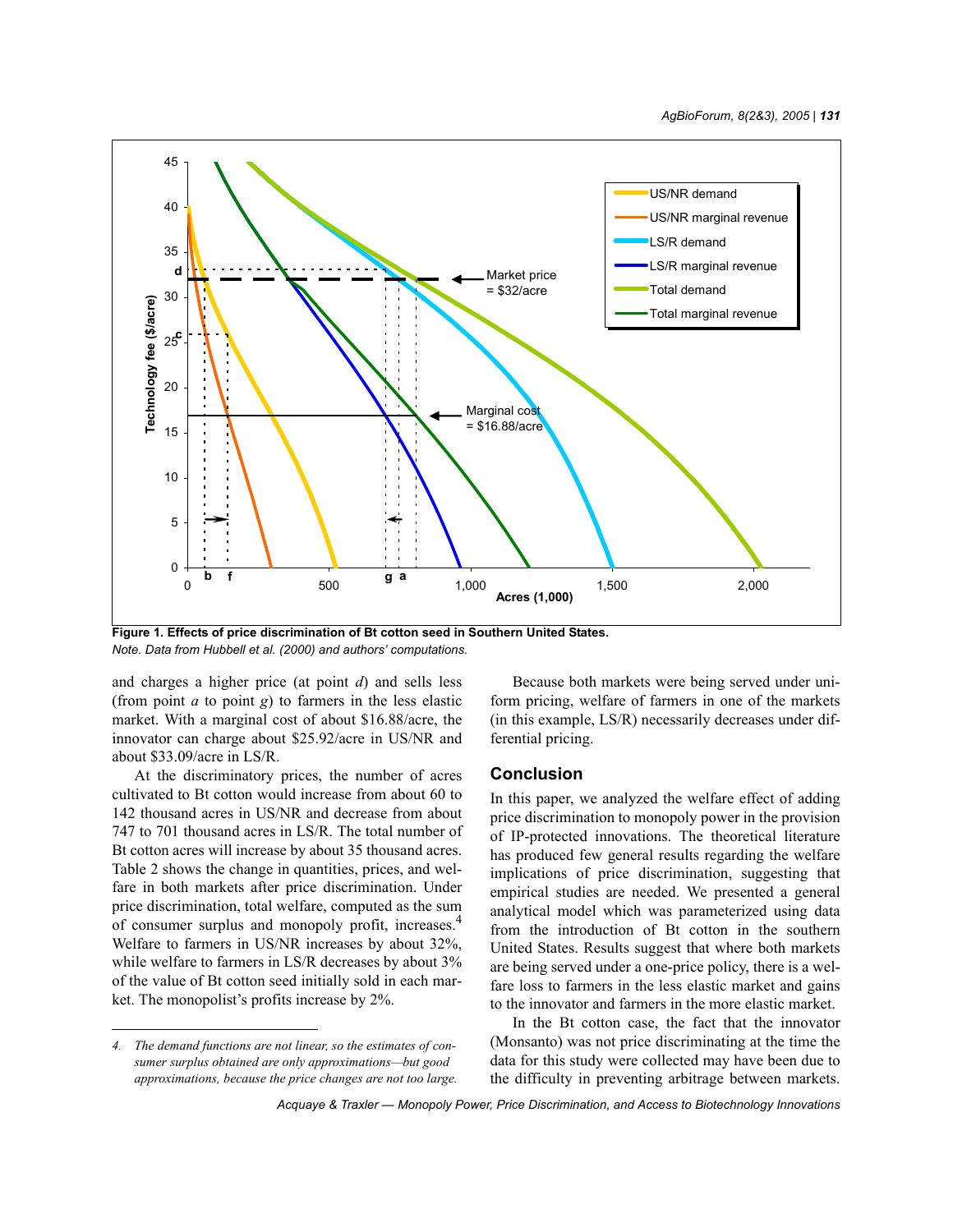|                      | Price (\$/acre) |                       | <b>Quantity (acre)</b> |                       | <b>Welfare change</b> | Welfare change as<br>a share of initial |
|----------------------|-----------------|-----------------------|------------------------|-----------------------|-----------------------|-----------------------------------------|
| <b>Region</b>        | <b>Initial</b>  | <b>Discriminating</b> | <b>Initial</b>         | <b>Discriminating</b> | $(\boldsymbol{\$})$   | cost of seed (%)                        |
| <b>Upper South</b>   | 32              | 25.92                 | 60.496                 | 142.279               | 616.198               | 32                                      |
| <b>Lower South</b>   | 32              | 33.09                 | 747.499                | 700.551               | $-792,233$            | -3                                      |
| Innovator            | 32              |                       | 807.995                | 842.830               | 428.626               | 2                                       |
| Total welfare change |                 |                       |                        |                       | 252.590 <sup>a</sup>  |                                         |

**Table 2. Change in prices, quantities, and welfare under price discrimination.**

*Note. Data from authors' computations using Hubbell et al. (2000).*

*a Differences due to rounding error.*

Spatial arbitrage is more difficult when the second market is in a developing country (niche) market because of the geographical separation of the two markets. In this situation, a policy of differential input pricing will benefit the innovator by helping defray the investment incurred by the innovators and may represent a path for assisting developing countries to gain access to new technologies generated by R&D efforts.

A more interesting case is that of a small market not being served under uniform pricing (for instance, the case of most developing countries) but that may obtain access to the technology under price discrimination. The ability to use price discrimination to market biotechnology innovations in separated markets may be more important for developing countries to access these innovations, even though this is a controversial subject. However, this is a potentially important strategy for providing access to needed technology that may benefit both the biotechnology industry and the small market countries. Without access to cost-reducing technologies, developing countries that compete with developedcountry producers will see welfare reduced because of the output price-reducing impact of technological change. Putting in place conditions under which firms are able to price discriminate across international markets holds the potential to enhance developing-country access to private-sector technology.

#### **References**

- Alston, J.M., Norton, G.W., & Pardey, P.G. (1996). *Science under scarcity: Principles and practices for agricultural research evaluation and priority setting*. Ithaca, NY: Cornell University Press.
- Falck-Zepeda, J.B., Traxler G., & Nelson R.G. (2000). Surplus distribution from the introduction of a biotechnology innovation. *American Journal of Agricultural Economics*, *82*(2), 360-369.
- Jacobsen, S.E. (1979). On the equivalence of input and output market marshallian surplus measures. *American Economic Review*, *69*(3), 423-428.
- James, C. (2002). *Global review of commercialized transgenic crops: 2001 feature: Bt cotton* (ISAAA briefs 26). Ithaca, NY: International Service for the Acquisition of Agri-biotech Applications. Available on the World Wide Web: http:// www.isaaa.org/kc/Publications/pdfs/isaaabriefs/ Briefs%2026a.pdf.
- Jefferson-Moore, K.Y., & Traxler, G. (in press). Second-generation GMOs: Where to from here? *AgBioForum*. Available on the World Wide Web: http://www.agbioforum.org.
- Just, R.E., & Hueth, D.L. (1979). Welfare measures in a multimarket framework. *American Economic Review*, *69*(5), 947-954.
- Hubbell, B.J., Marra, M.C., & Carlson, G.A. (2000). Estimating the demand for a new technology: Bt cotton and insecticide policies. *American Journal of Agricultural Economics*, *82*(1), 118-132.
- Layson, S. (1988). Third-degree price discrimination, welfare and profits: A geometrical analysis. *American Economic Review*, *78*(5), 1131-1132.
- Moschini, G., & Lapan, H. (1997). Intellectual property rights and the welfare effects of agricultural R&D. *American Journal of Agricultural Economics*, *79*(4), 1229-1242.
- Oehmke, J.F., & Wolf, C.A. (2004). Why is Monsanto leaving money on the table? Monopoly pricing and technology valuation distributions with heterogeneous adopters. *Journal of Agricultural and Applied Economics*, *36*(3), 705-718.
- Pigou, A.C. (1920). *The economics of welfare* (1st ed.). London: Macmillan.
- Qaim, M., & Traxler, G. (2005). Roundup ready soybeans in Argentina: Farm level, environmental, and welfare effects. *Agricultural Economics*, *32*(1), 73-86.
- Robinson, J. (1933). *The economics of imperfect competition* (1st ed.). London: Macmillan.
- Schmalensee, R. (1976). Another look at the social valuation of input price changes. *American Economic Review*, *66*(1), 239- 243.
- Schmalensee, R. (1981). Output and welfare implications of monopolistic third-degree price discrimination. *American Economic Review*, *71*(1), 242-247.
- Shih, J., Mai C., & Liu J. (1988). A general analysis of the output effect under third-degree price discrimination. *Economic Journal*, *98*(389), 149-158.

*Acquaye & Traxler — Monopoly Power, Price Discrimination, and Access to Biotechnology Innovations*